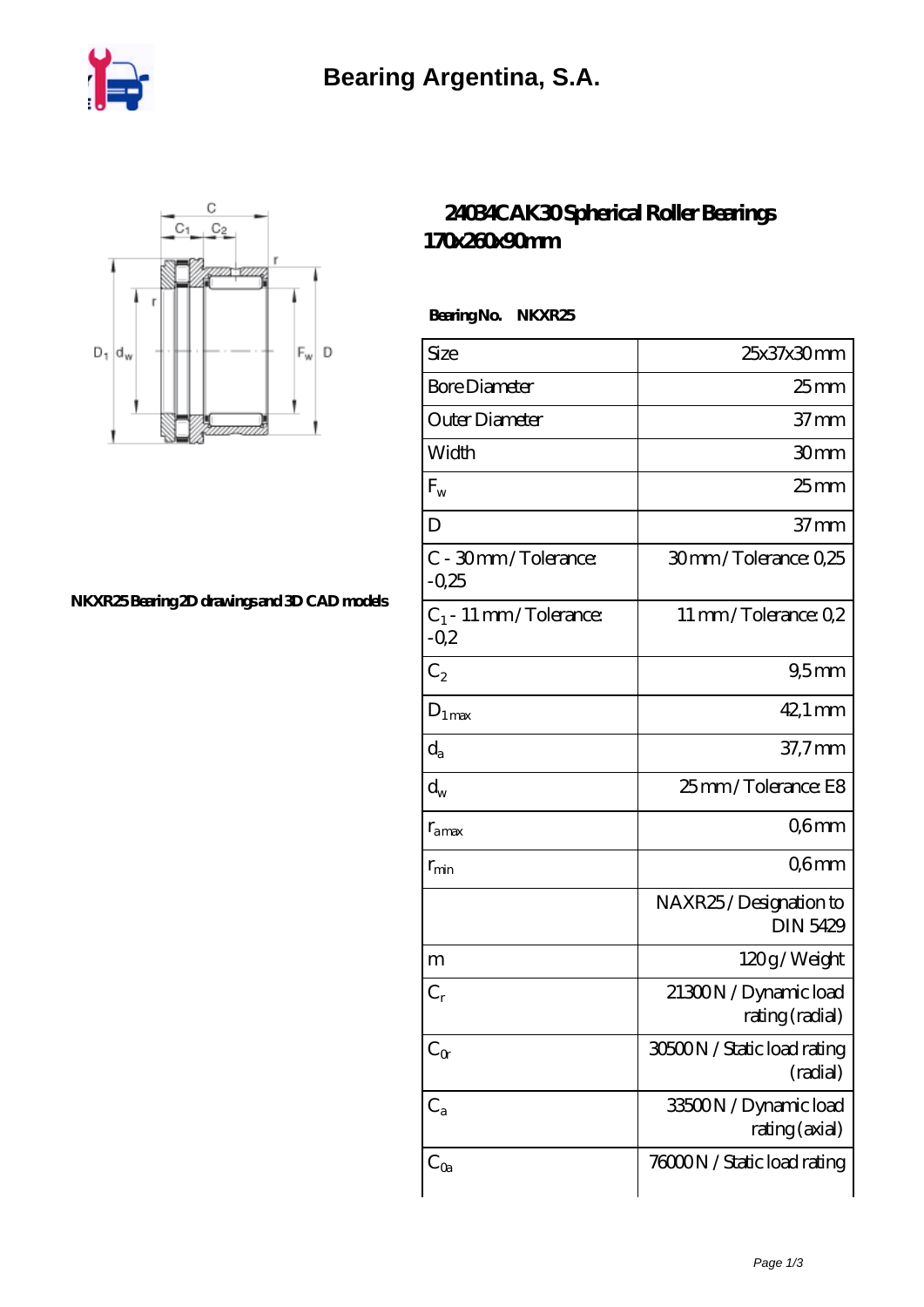

|                            | (axial)                                                                                                                                                                                                                        |
|----------------------------|--------------------------------------------------------------------------------------------------------------------------------------------------------------------------------------------------------------------------------|
| $C_{\text{ur}}$            | 5300N / Fatigue limit load,<br>radial                                                                                                                                                                                          |
| $C_{ua}$                   | 7100N / Fatigue limit load,<br>axial                                                                                                                                                                                           |
| $n_G$                      | 85001/min/Limiting speed                                                                                                                                                                                                       |
| $n_{B}$                    | 34001/min/Reference<br>speed                                                                                                                                                                                                   |
|                            | IR20X25X20/Suitable<br>inner ring                                                                                                                                                                                              |
| Category                   | Thrust Roller Bearing                                                                                                                                                                                                          |
| Inventory                  | Q0                                                                                                                                                                                                                             |
| Manufacturer Name          | <b>SCHAEFFLER GROUP</b>                                                                                                                                                                                                        |
| Minimum Buy Quantity       | N/A                                                                                                                                                                                                                            |
| Weight / Kilogram          | Q12                                                                                                                                                                                                                            |
| Product Group              | <b>BO4144</b>                                                                                                                                                                                                                  |
| Rolling Element            | Combination - Needle<br>Roller and Thrust Roller<br>Bearing                                                                                                                                                                    |
| Self Aligning              | No                                                                                                                                                                                                                             |
| Component Description      | Roller Assembly plus<br>Raceways                                                                                                                                                                                               |
| Thrust Bearing             | Yes                                                                                                                                                                                                                            |
| Single or Double Direction | Single Direction                                                                                                                                                                                                               |
| <b>Banded</b>              | No                                                                                                                                                                                                                             |
| Cage Material              | <b>Steel</b>                                                                                                                                                                                                                   |
| Precision Class            | ABEC 1   ISO PO                                                                                                                                                                                                                |
| Long Description           | 25MM Bore 1; 25MM Bore<br>2, 37MM Outside Diameter;<br>30MM Height;<br>Combination - Needle<br>Roller and Thrust Roller<br>Bearing, Single Direction;<br>Not Self Aligning, Not<br>Banded; Steel Cage; ABEC 1<br>ISO PO, Rolle |
| Inch - Metric              | Metric                                                                                                                                                                                                                         |